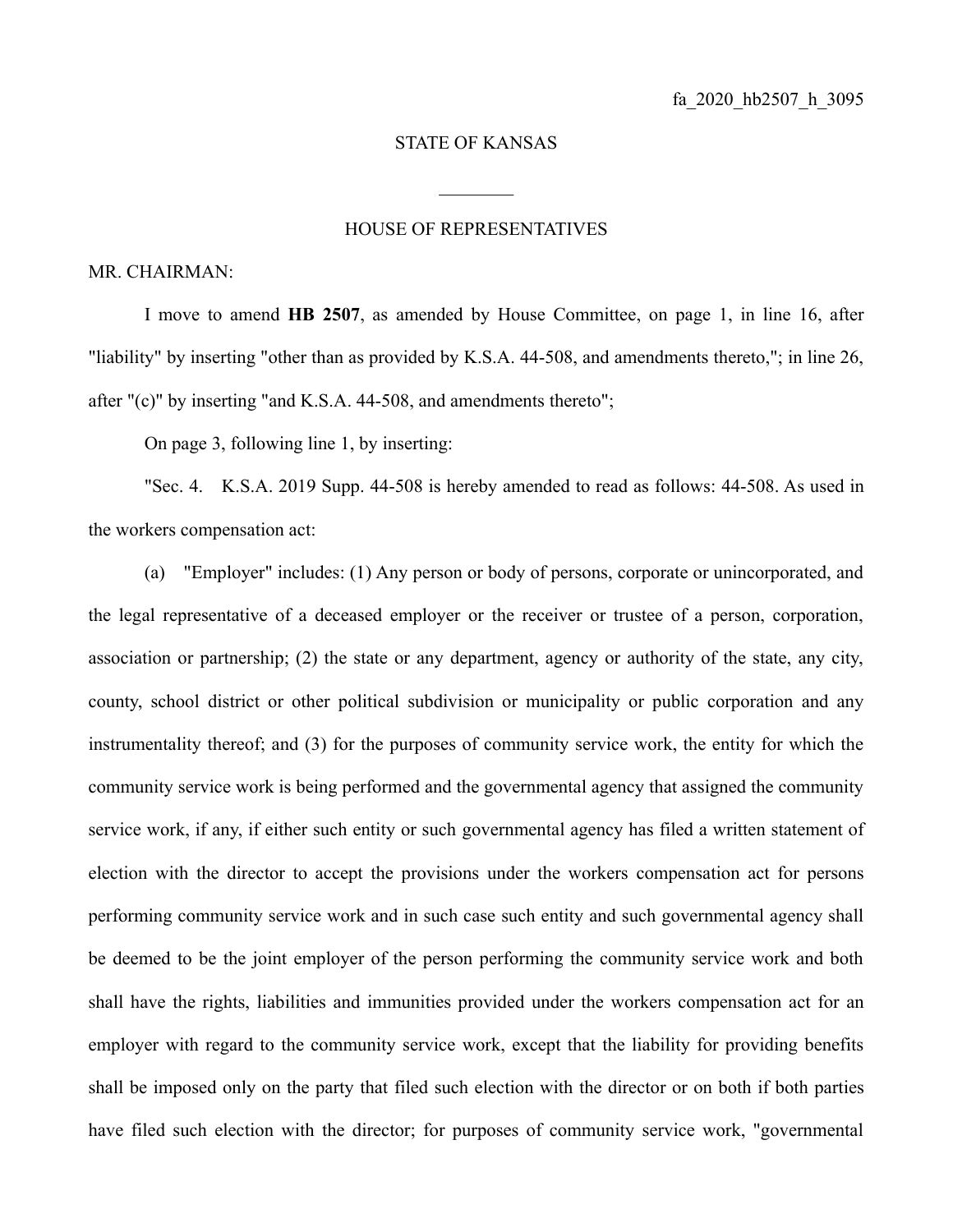agency" shall not include any court or any officer or employee thereof and any case where there is deemed to be a "joint employer" shall not be construed to be a case of dual or multiple employment.

(b) "Workman" or "employee" or "worker" means any person who has entered into the employment of or works under any contract of service or apprenticeship with an employer. Such terms shall include, but not be limited to: Executive officers of corporations; professional athletes; persons serving on a volunteer basis as duly authorized law enforcement officers, emergency medical service providers, as defined in K.S.A. 65-6112, and amendments thereto, firefighters, but only to the extent and during such periods as they are so serving in such capacities; persons employed by educational, religious and charitable organizations, but only to the extent and during the periods that they are paid wages by such organizations; persons in the service of the state or any department, agency or authority of the state, any city, school district or other political subdivision or municipality or public corporation and any instrumentality thereof, under any contract of service, express or implied, and every official or officer thereof, whether elected or appointed, while performing official duties; persons in the service of the state as volunteer members of the Kansas department of civil air patrol, but only to the extent and during such periods as they are officially engaged in the performance of functions specified in K.S.A. 48-3302, and amendments thereto; volunteers in any employment, if the employer has filed an election to extend coverage to such volunteers or such volunteers are engaged in a work-based learning program pursuant to section 1, and amendments thereto; minors, whether such minors are legally or illegally employed; and persons performing community service work, but only to the extent and during such periods as they are performing community service work and if an election has been filed an election to extend coverage to such persons. Any reference to an employee who has been injured shall, where the employee is dead, include a reference to the employee's dependents, to the employee's legal representatives or, if the employee is a minor or an incapacitated person, to the employee's guardian or conservator. Unless there is a valid election in effect that has been filed as provided in K.S.A. 44-542a,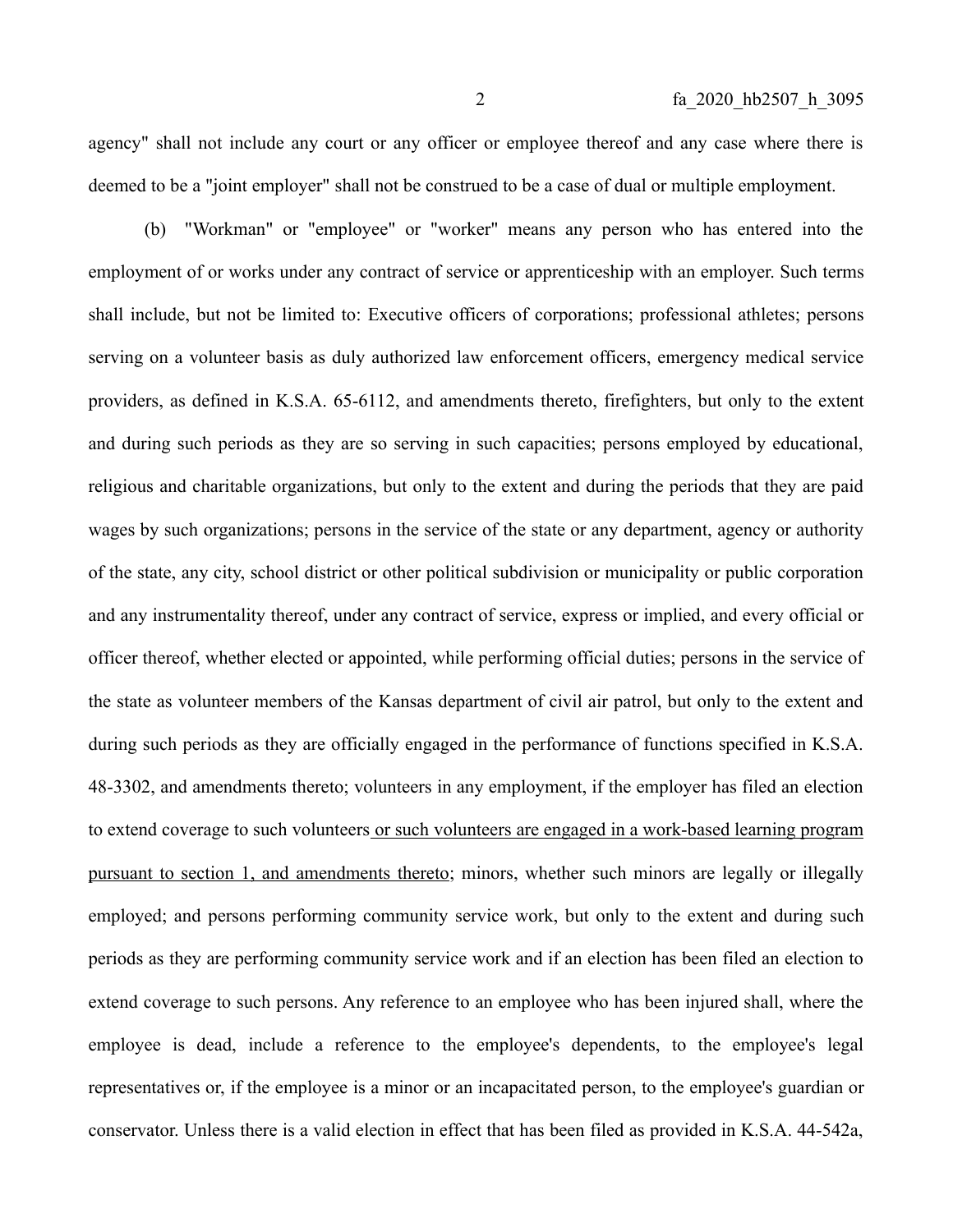and amendments thereto, such terms shall not include individual employers, limited liability company members, partners or self-employed persons. High school students engaged in a work-based learning program, as defined by section 1, and amendments thereto, sponsored by a school district and performing training or services for an employer participating in the program, shall be considered a " workman, " "employee" or "worker" of such employer and shall be covered under the employer's workers compensation insurance plan.

(c) (1) "Dependents" means such members of the employee's family as were wholly or in part dependent upon the employee at the time of the accident or injury.

(2) "Members of a family" means only surviving legal spouse and children; or if no surviving legal spouse or children, then parents or grandparents; or if no parents or grandparents, then grandchildren; or if no grandchildren, then brothers and sisters. In the meaning of this section, parents include stepparents, children include stepchildren, grandchildren include stepgrandchildren, brothers and sisters include stepbrothers and stepsisters, and children and parents include that relation by legal adoption. In the meaning of this section, a surviving spouse shall not be regarded as a dependent of a deceased employee or as a member of the family, if the surviving spouse shall have for more than six months willfully or voluntarily deserted or abandoned the employee prior to the date of the employee's death.

(3) "Wholly dependent child or children" means:

(A) A birth child or adopted child of the employee except such a child whose relationship to the employee has been severed by adoption;

(B) a stepchild of the employee who lives in the employee's household;

(C) any other child who is actually dependent in whole or in part on the employee and who is related to the employee by marriage or consanguinity; or

(D) any child as defined in subsection  $(c)(3)(A)$ ,  $(3)(B)$  or  $(3)(C)$  who is less than 23 years of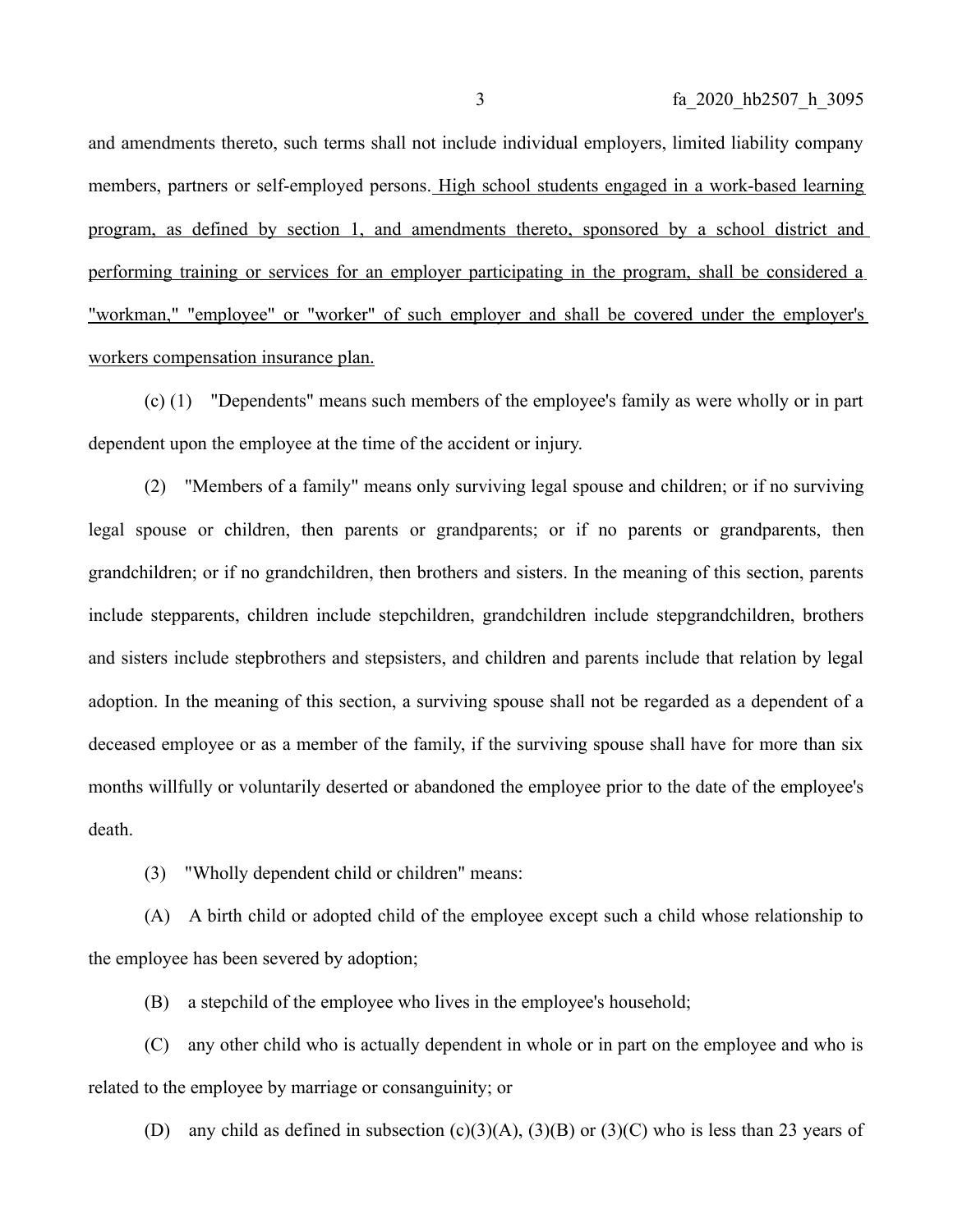age and who is not physically or mentally capable of earning wages in any type of substantial and gainful employment or who is a full-time student attending an accredited institution of higher education or vocational education.

(d) "Accident" means an undesigned, sudden and unexpected traumatic event, usually of an afflictive or unfortunate nature and often, but not necessarily, accompanied by a manifestation of force. An accident shall be identifiable by time and place of occurrence, produce at the time symptoms of an injury and occur during a single work shift. The accident must be the prevailing factor in causing the injury. "Accident" shall in no case be construed to include repetitive trauma in any form.

(e) "Repetitive trauma" refers to cases where an injury occurs as a result of repetitive use, cumulative traumas or microtraumas. The repetitive nature of the injury must be demonstrated by diagnostic or clinical tests. The repetitive trauma must be the prevailing factor in causing the injury. "Repetitive trauma" shall in no case be construed to include occupational disease, as defined in K.S.A. 44-5a01, and amendments thereto.

In the case of injury by repetitive trauma, the date of injury shall be the earliest of:

(1) The date the employee, while employed for the employer against whom benefits are sought, is taken off work by a physician due to the diagnosed repetitive trauma;

(2) the date the employee, while employed for the employer against whom benefits are sought, is placed on modified or restricted duty by a physician due to the diagnosed repetitive trauma;

(3) the date the employee, while employed for the employer against whom benefits are sought, is advised by a physician that the condition is work-related; or

(4) the last day worked, if the employee no longer works for the employer against whom benefits are sought.

In no case shall the date of accident be later than the last date worked.

(f) (1) "Personal injury" and "injury" mean any lesion or change in the physical structure of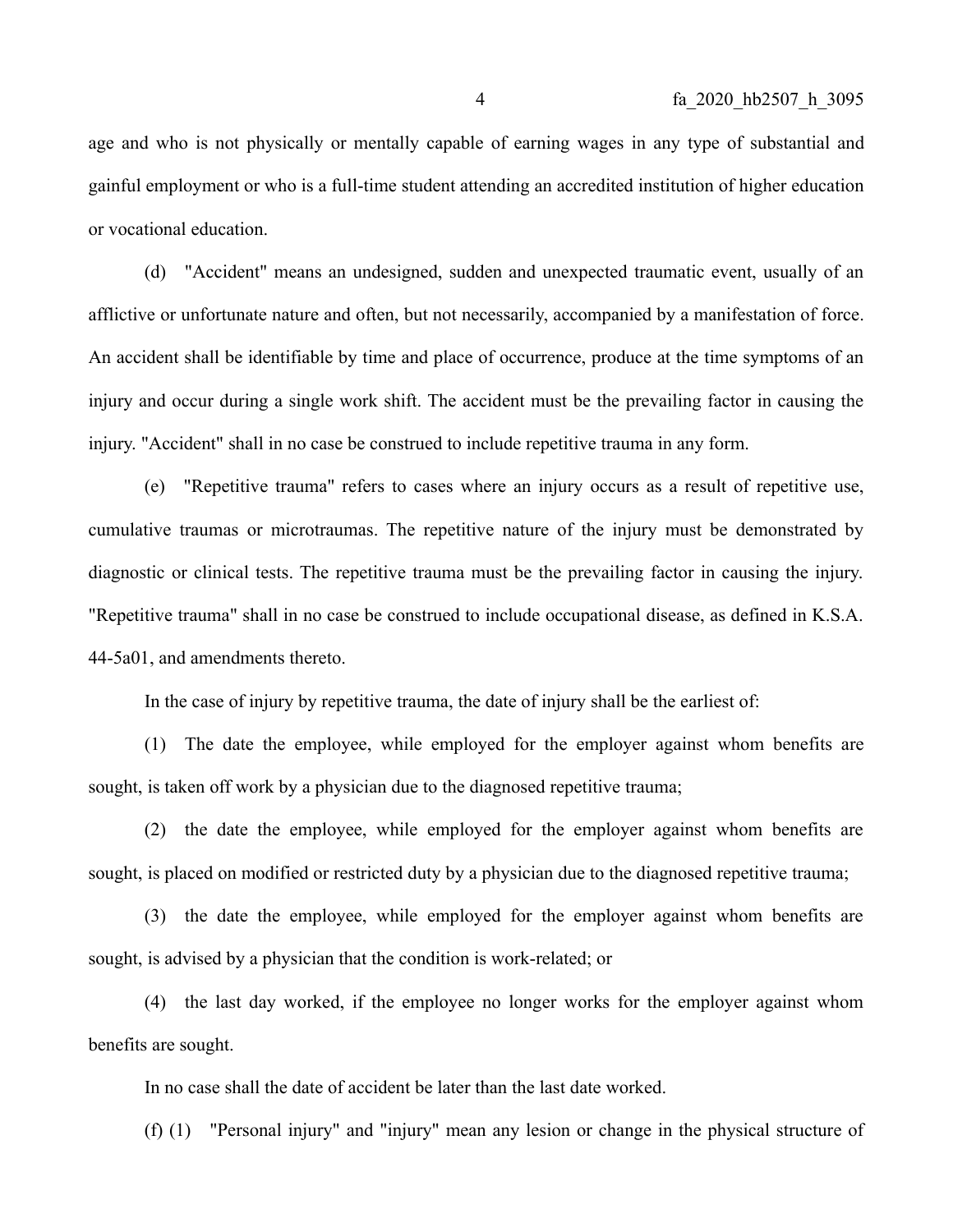the body, causing damage or harm thereto. Personal injury or injury may occur only by accident, repetitive trauma or occupational disease as those terms are defined.

(2) An injury is compensable only if it arises out of and in the course of employment. An injury is not compensable because work was a triggering or precipitating factor. An injury is not compensable solely because it aggravates, accelerates or exacerbates a preexisting condition or renders a preexisting condition symptomatic.

(A) An injury by repetitive trauma shall be deemed to arise out of employment only if:

(i) The employment exposed the worker to an increased risk or hazard to which the worker would not have been exposed in normal non-employment life;

(ii) the increased risk or hazard to which the employment exposed the worker is the prevailing factor in causing the repetitive trauma; and

(iii) the repetitive trauma is the prevailing factor in causing both the medical condition and resulting disability or impairment.

(B) An injury by accident shall be deemed to arise out of employment only if:

(i) There is a causal connection between the conditions under which the work is required to be performed and the resulting accident; and

(ii) the accident is the prevailing factor causing the injury, medical condition and resulting disability or impairment.

(3) (A) The words "arising out of and in the course of employment" as used in the workers compensation act shall not be construed to include:

(i) Injury that occurred as a result of the natural aging process or by the normal activities of day-to-day living;

(ii) accident or injury that arose out of a neutral risk with no particular employment or personal character;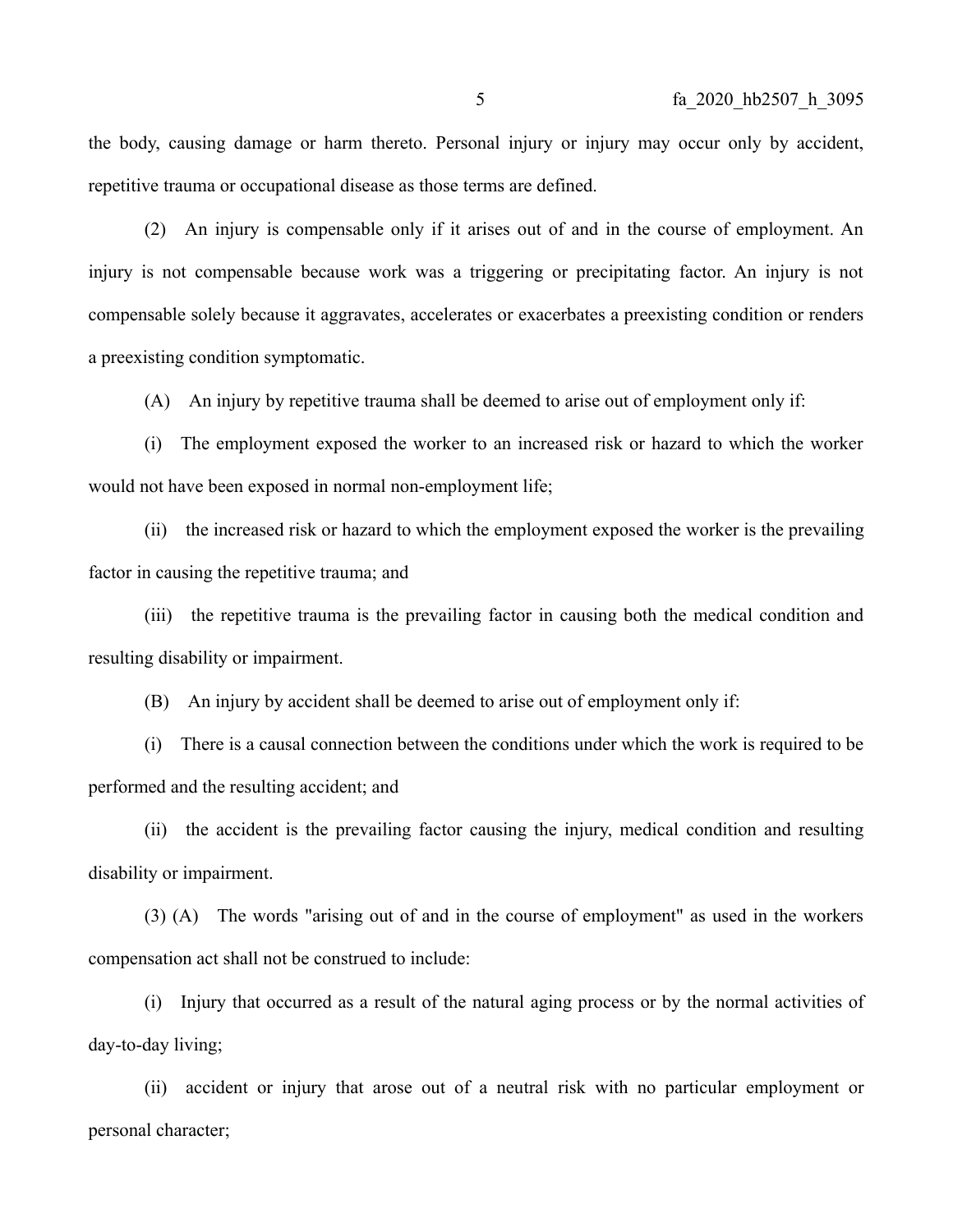- (iii) accident or injury that arose out of a risk personal to the worker; or
- (iv) accident or injury that arose either directly or indirectly from idiopathic causes.

(B) The words "arising out of and in the course of employment" as used in the workers compensation act shall not be construed to include injuries to the employee occurring while the employee is on the way to assume the duties of employment or after leaving such duties, the proximate cause of which injury is not the employer's negligence. An employee shall not be construed as being on the way to assume the duties of employment or having left such duties at a time when the worker is on the premises owned or under the exclusive control of the employer or on the only available route to or from work that is a route involving a special risk or hazard connected with the nature of the employment, that is not a risk or hazard to which the general public is exposed and that is a route not used by the public except in dealings with the employer. An employee shall not be construed as being on the way to assume the duties of employment, if the employee is a provider of emergency services responding to an emergency.

(C) The words, "arising out of and in the course of employment" as used in the workers compensation act shall not be construed to include injuries to employees while engaged in recreational or social events under circumstances where the employee was under no duty to attend and where the injury did not result from the performance of tasks related to the employee's normal job duties or as specifically instructed to be performed by the employer.

(g) "Prevailing" as it relates to the term "factor" means the primary factor, in relation to any other factor. In determining what constitutes the "prevailing factor" in a given case, the administrative law judge shall consider all relevant evidence submitted by the parties.

(h) "Burden of proof" means the burden of a party to persuade the trier of facts by a preponderance of the credible evidence that such party's position on an issue is more probably true than not true on the basis of the whole record unless a higher burden of proof is specifically required by this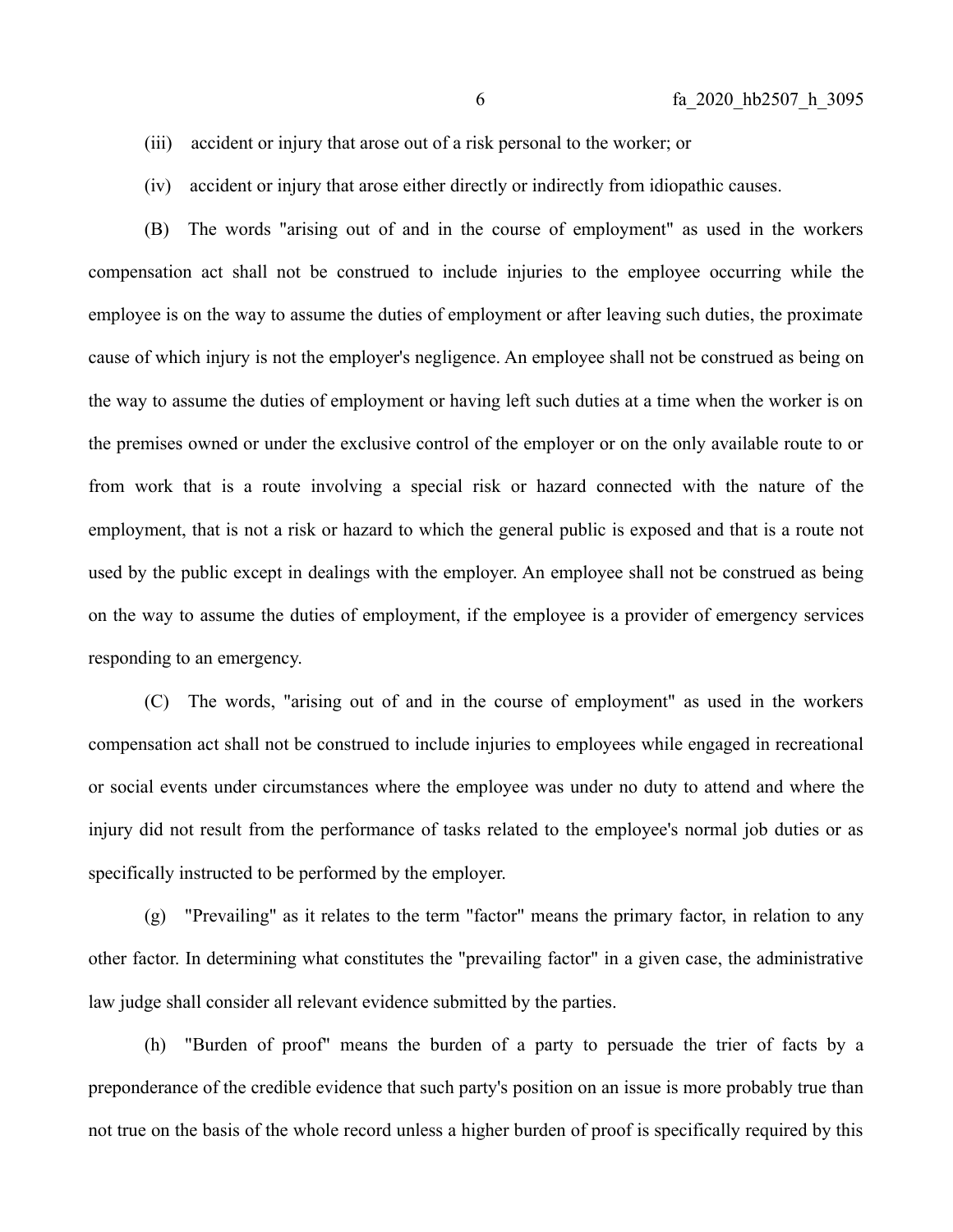act.

(i) "Director" means the director of workers compensation as provided for in K.S.A. 75-5708, and amendments thereto.

(j) "Healthcare provider" means any person licensed, by the proper licensing authority of this state, another state or the District of Columbia, to practice medicine and surgery, osteopathy, chiropractic, dentistry, optometry, podiatry, audiology or psychology.

(k) "Secretary" means the secretary of labor.

(l) "Construction design professional" means any person who is an architect, professional engineer, landscape architect or land surveyor who has been issued a license by the state board of technical professions to practice such technical profession in Kansas or any corporation organized to render professional services through the practice of one or more of such technical professions in Kansas under the professional corporation law of Kansas or any corporation issued a certificate of authorization under K.S.A. 74-7036, and amendments thereto, to practice one or more of such technical professions in Kansas.

(m) "Community service work" means: (1) Public or community service performed as a result of a contract of diversion or of assignment to a community corrections program or conservation camp or suspension of sentence or as a condition of probation or in lieu of a fine imposed by court order; or (2) public or community service or other work performed as a requirement for receipt of any kind of public assistance in accordance with any program administered by the secretary for children and families.

(n) "Utilization review" means the initial evaluation of appropriateness in terms of both the level and the quality of healthcare and health services provided to a patient, based on accepted standards of the healthcare profession involved. Such evaluation is accomplished by means of a system that identifies the utilization of healthcare services above the usual range of utilization for such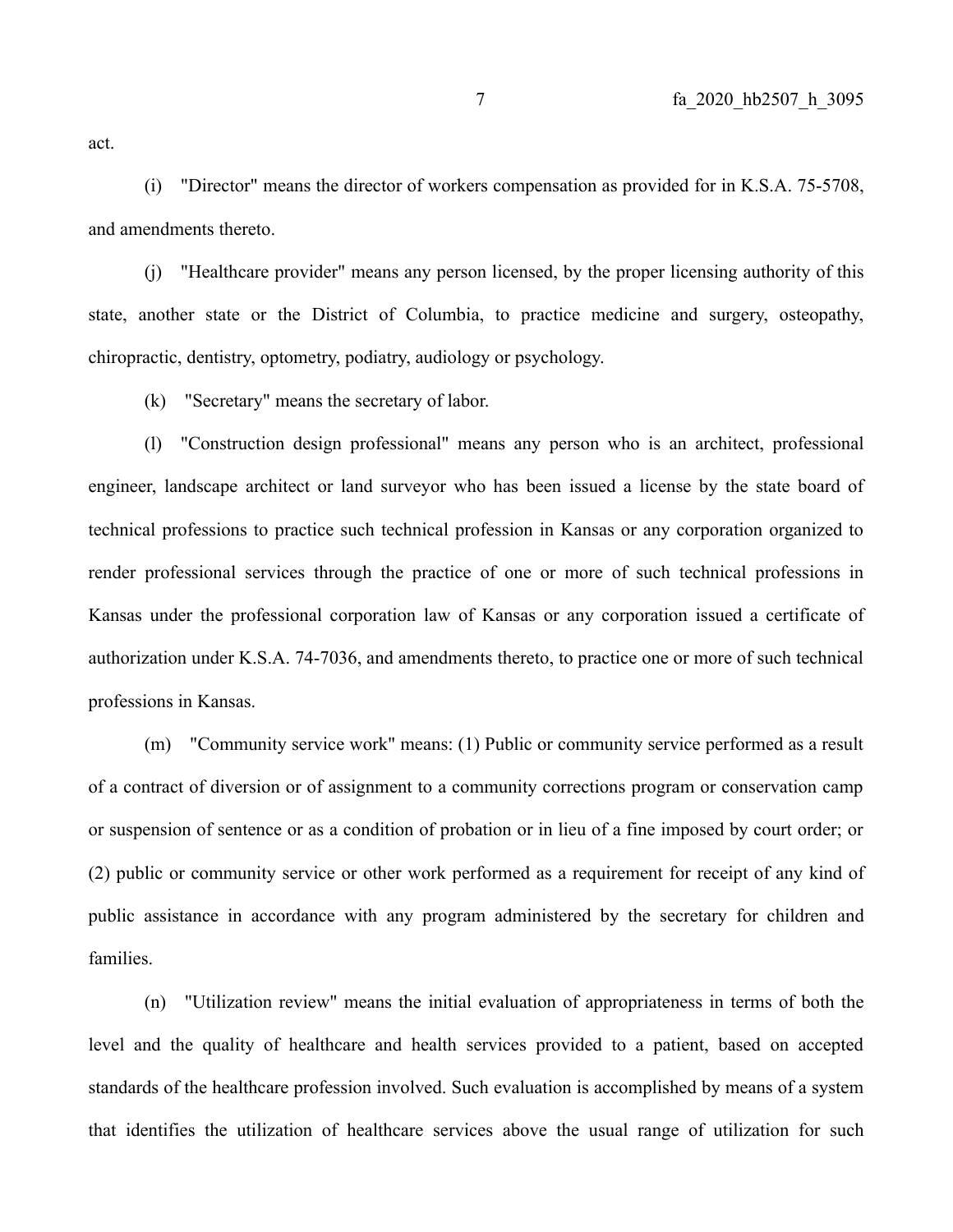services, that is based on accepted standards of the healthcare profession involved and that refers instances of possible inappropriate utilization to the director for referral to a peer review committee.

(o) "Peer review" means an evaluation by a peer review committee of the appropriateness, quality and cost of healthcare and health services provided a patient that is based on accepted standards of the healthcare profession involved and that is conducted in conjunction with utilization review.

(p) "Peer review committee" means a committee composed of healthcare providers licensed to practice the same healthcare profession as the healthcare provider who rendered the healthcare services being reviewed.

(q) "Group-funded self-insurance plan" includes each group-funded workers compensation pool that is authorized to operate in this state under K.S.A. 44-581 through 44-592, and amendments thereto, each municipal group-funded pool under the Kansas municipal group-funded pool act that is covering liabilities under the workers compensation act and any other similar group-funded or pooled plan or arrangement that provides coverage for employer liabilities under the workers compensation act and is authorized by law.

(r) On and after the effective date of this act, "workers compensation board" or "board" means the workers compensation appeals board established under K.S.A. 44-555c, and amendments thereto.

(s) "Usual charge" means the amount most commonly charged by healthcare providers for the same or similar services.

(t) "Customary charge" means the usual rates or range of fees charged by healthcare providers in a given locale or area.

(u) "Functional impairment" means the extent, expressed as a percentage, of the loss of a portion of the total physiological capabilities of the human body as established by competent medical evidence and based on the fourth edition of the American medical association guides to the evaluation of impairment, if the impairment is contained therein.